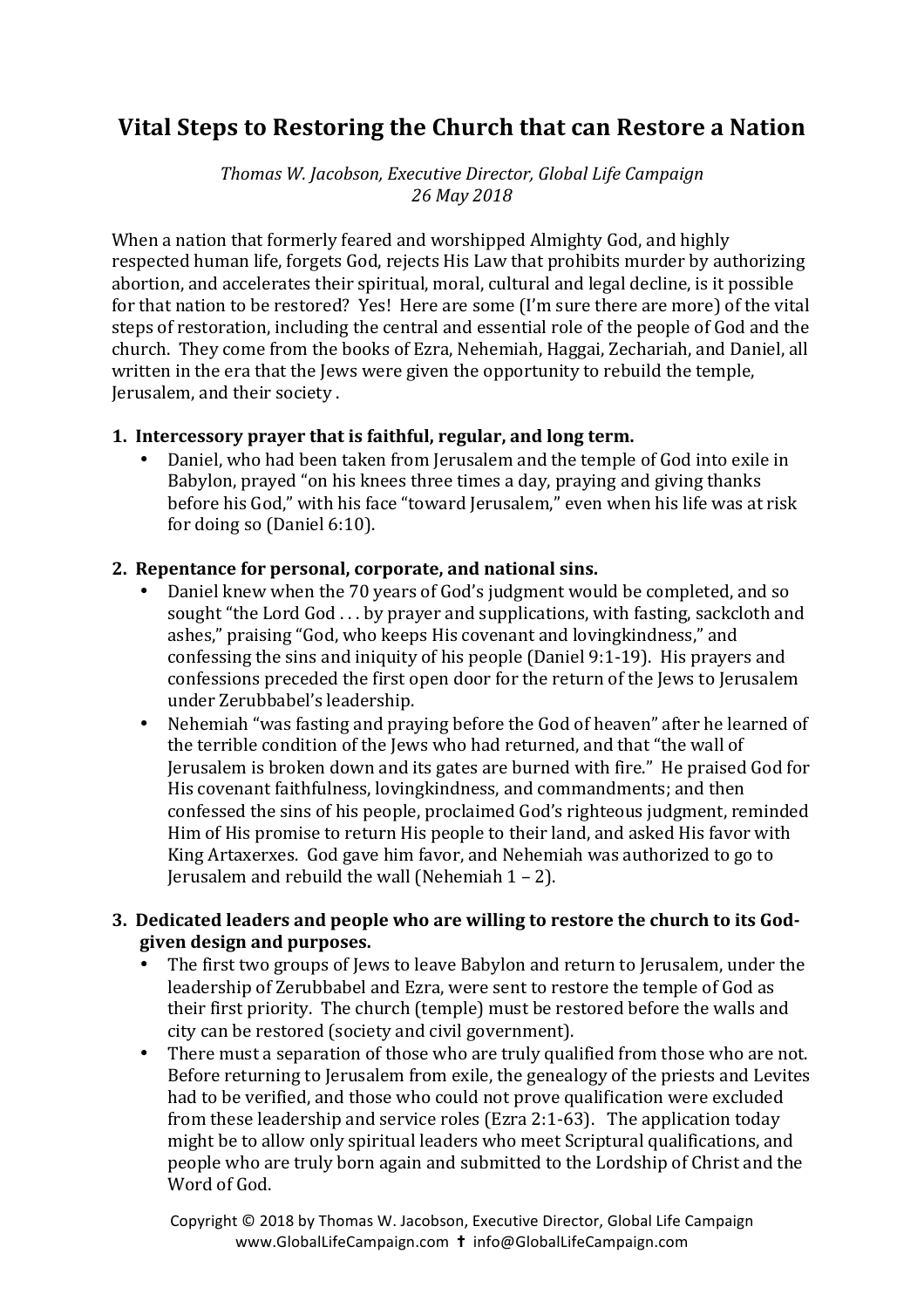### **4.** The first goal of the leaders and people of God must be to restore true worship.

When the first large group of Jews (42,360 who were mostly priests and Levites). arrived in Jerusalem, the first priority was to rebuild the altar and restore true worship of God, with sacrifices, singing, "praising and giving thanks" (Ezra  $3:1-5$ , 11). As long as they continued in true worship, the work succeeded. However, when they became discouraged because of their enemies, they stopped building the temple and stopped worship  $(Exra 4)$ .

#### **5.** Put restoring the church as a top priority – here the role of the prophet is vital, and protection and support from key government leaders may also be vital.

- To persuade the people of God to rebuild the temple of God, even in the face of enemy opposition, God sent the prophets Haggai and Zechariah to exhort, correct, encourage, inspire and teach them – and so they "arose and began to rebuild the house of God" (Ezra  $5:1-2$ ; Haggai 1).
- Daniel, a top leader in King Cyrus' government, must have been the one to inform the king of Jeremiah's prophesy. He likely also wrote and sent, in the king's name, the "proclamation throughout all his kingdom" that God had "appointed" him "to build Him a house in Jerusalem," authorizing "all His people" to return to Jerusalem for this purpose (Ezra 1:1-3; Daniel 6:28). When enemies attempted to stop the rebuilding of the temple during King Darius' reign, it was likely Daniel who searched the archives and found the "Memorandum" from King Cyrus authorizing the rebuilding, and Daniel probably wrote the letter for King Darius reauthorizing the work on the temple, providing for it, and threatening death to those who opposed (Ezra  $5:6 - 6:12$ ).

### **6.** Restore the Lord's Day (Sabbath for Jews and some denominations) as holy – at least for the people of God.

- The Jews who returned to Jerusalem to rebuild the temple and city restored the observance of the Sabbath Day (Nehemiah 9:14; 10:31; 13:15-22).
- Keeping one community-wide day holy to the Lord and as a day of rest is a principle that God imputed in creation (Genesis 2:2-3), about 2,500 years before He gave His Law to Moses. The Law of God also requires taking a Sabbath Day rest (Exodus 20:8-11), though this was changed to Sunday, the Lord's Day, for followers of Jesus Christ by the power of His resurrection (John 20:1-26; Matthew 28:1-10; Mark 16:1-8; Luke 24:1-49).
- It does not appear possible to maintain the reverential fear of God or honor of His Word above all gods, people and writings without keeping the Sabbath or Lord's Day holy as a community  $-$  a reality evident from the history of ancient Israel, and more recently from the United States and many other nations.
- **7. Clergy set their heart to study, practice, and teach the Scriptures, including the** Law of God, the Prophets, Gospel, and teachings of Scripture regarding matters of righteousness and justice that pertain to the church, society and government, and then teach the people of God, including those who would **serve in government.** By doing so, the church will be restored as "the pillar and support of the truth" (I Timothy 3:15).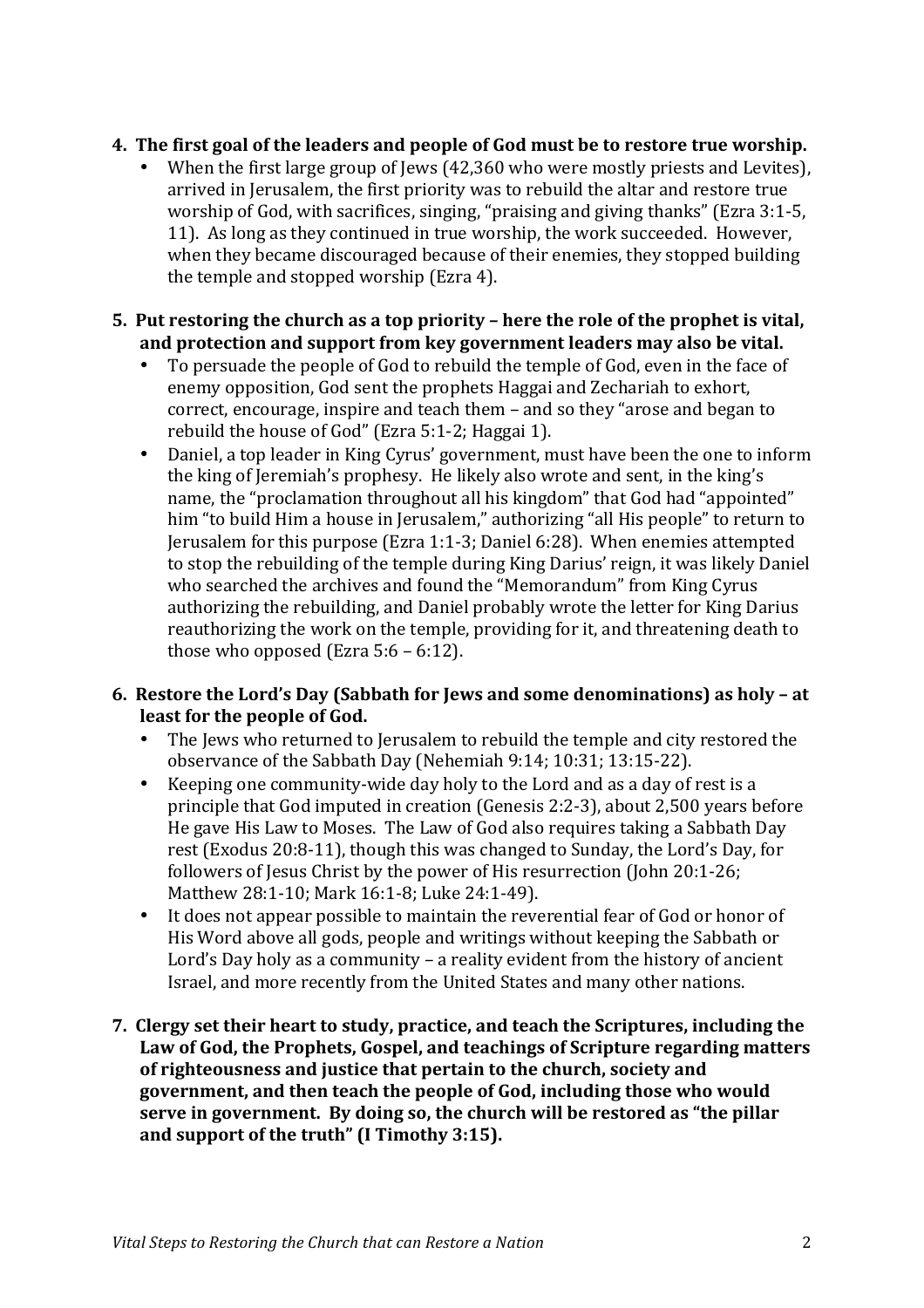- "Ezra had set his heart" to do this, and he and his fellow priests taught the people of God, including "magistrates and judges" he appointed by authority of the king (Ezra 7:10, 25; Nehemiah 8:1-13, 18).
- In any matter of public policy, civil society, or justice, the people need to know the commandments, Law, principles and teachings God has given in both the Old and New Testaments, in order to have an accurate understanding of His will regarding the particular issue. To see the issue as God sees it is to see the true reality, enabling us to live in truth and right relationship with Him and each other. To teach, speak, and live out the Truth of Scripture in society, pertaining to issues affecting society, establishes the church as "the pillar and support of the truth" (I Timothy 3:15).

#### **8. As a priority, address matters of justice and righteousness within your sphere**  of authority.

- God gave His Law to tell us how to live in right relationship with Him and our fellow man, to give us correct discernment about good and evil, and to provide a fixed standard for justice. After He made possible the return of the Jews to Jerusalem and Judah, they were committing many injustices against each other. So God spoke through the prophet Zechariah, commanding their civil leaders to "Dispense true justice," and for everyone to "practice kindness and compassion." Regarding specific offenses, He commanded them to "not oppress the widow or the orphan (the fatherless), the stranger or the poor," and not to "devise evil in your hearts against one another" (Zechariah 7:8-10). Today, the fatherless and orphan include babies at risk of being aborted, and a woman considering abortion, or medical professionals and others advocating for abortion, or lawmakers making policies authorizing abortion, are each one "devising evil in their hearts against an innocent child in the womb" (paraphrase). Abortion is injustice!
- When the people and leaders know what God says about particular matters of righteousness (living in right relationship to God or people) and justice (addressing violations of the Law of God that caused harm to people), and at least most are committed to walking in His ways, then there can be one righteous standard that is upheld at home, school, work, government, and in the courts. Otherwise, the possibilities of injustice are unlimited.
- **9. Teach, model and encourage people to know and love the truth, speak the** truth in love, place truth as foundation of your society, government and **judicial system, that you may have peace.** 
	- Zechariah exhorted God's people to "speak the truth to one another; judge with truth and (right) iudgment for peace in your gates" (courts, civil authority) (Zechariah 8:16). Thus, if you don't "speak truth to one another" personally, publicly, and in court, and those serving in civil government and the judiciary do not base their laws, policies or decisions upon truth and right judgments (consistent with the Law and Word of God), then you won't have justice or peace. You cannot have peace without truth. You cannot have peace without justice.